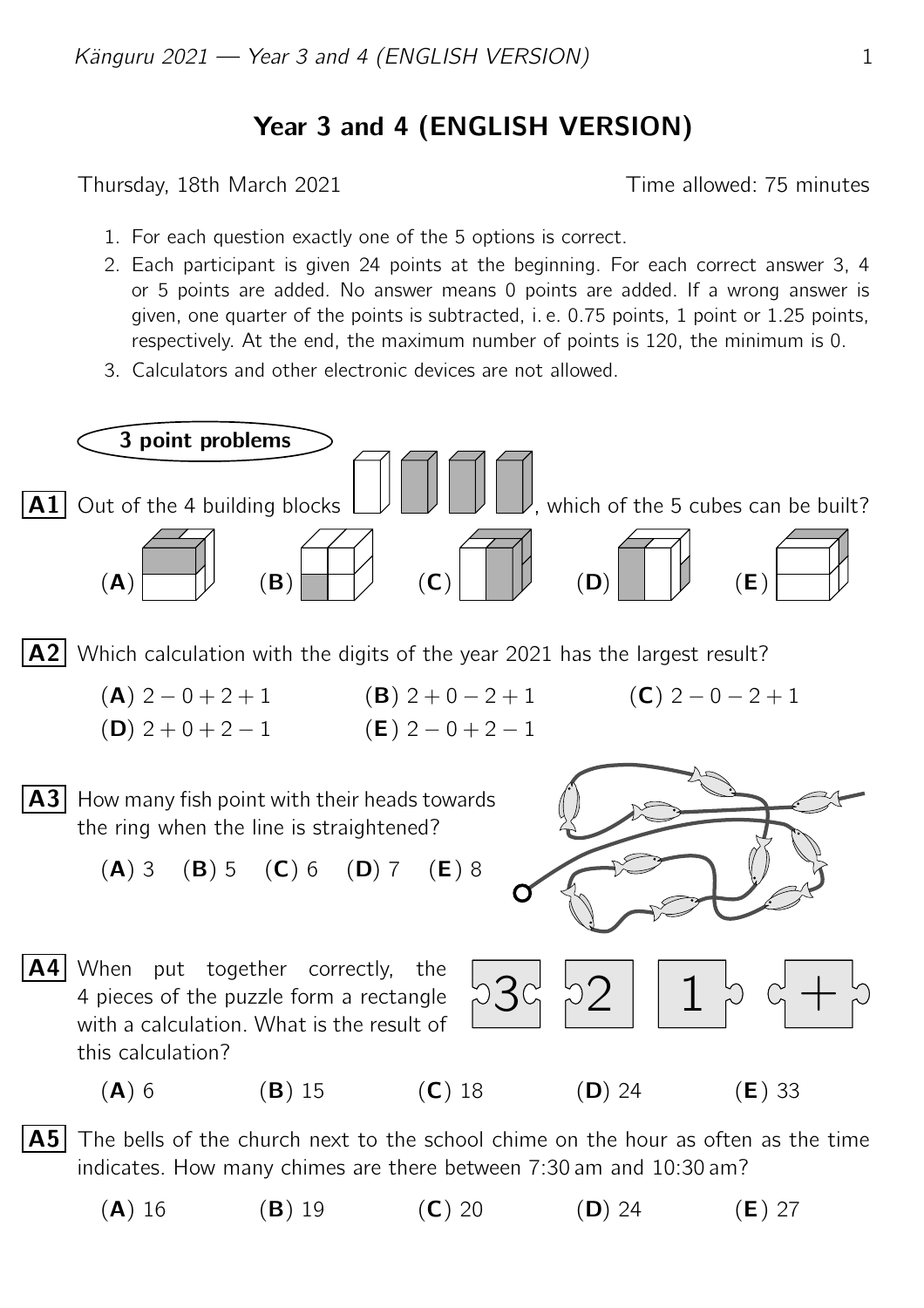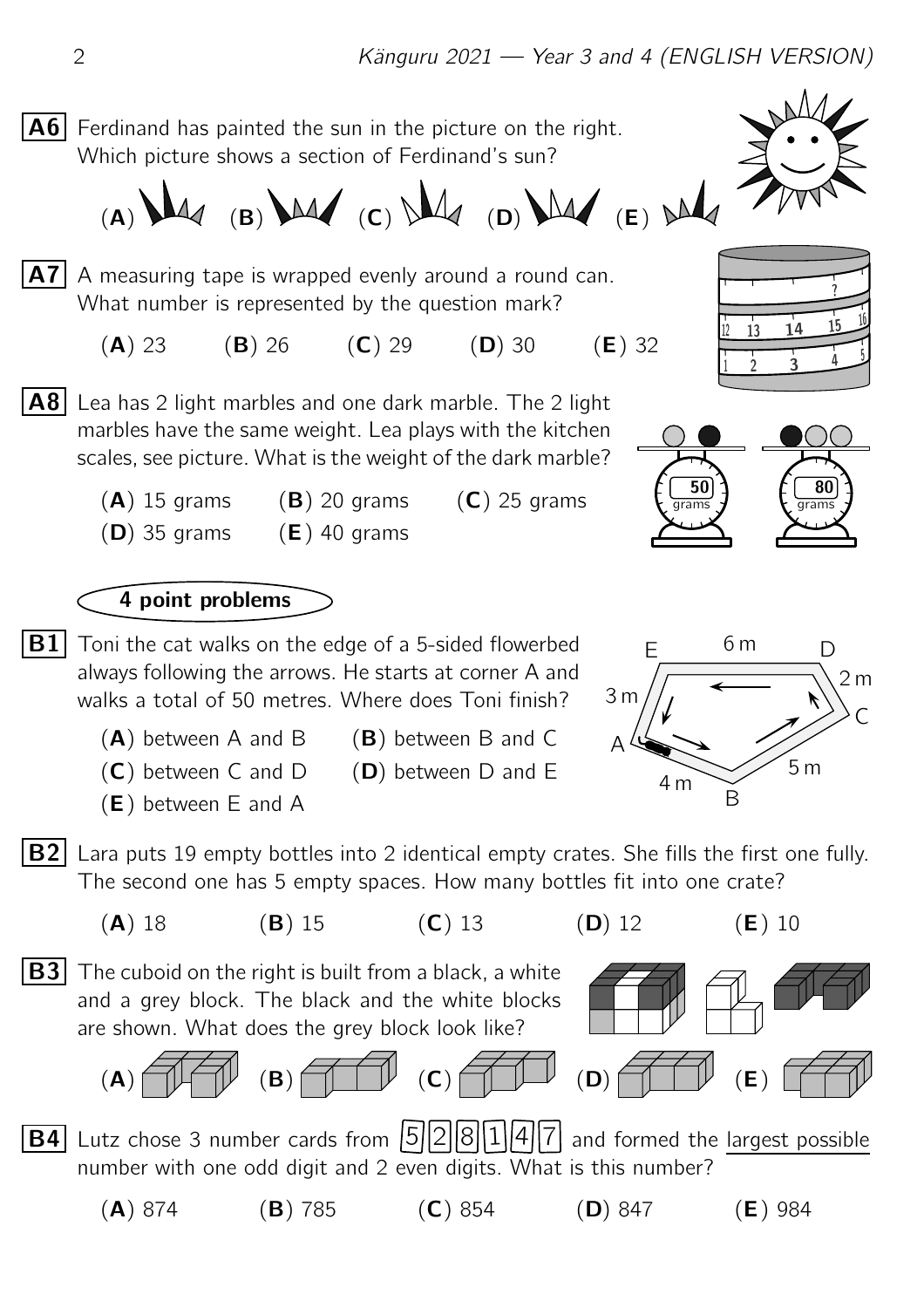$|B5|$  In 4 of the 5 rows shown, 2 cards can be swapped so that afterwards cards with the same picture lie next to each other. In which row does this not work?



$$
\mathbf{C} \left( \mathbf{C} \right)
$$

B6 <sup>1</sup> <sup>2</sup> <sup>3</sup> <sup>4</sup> <sup>5</sup> In a small cinema, 5 friends have a whole row to themselves. Paul is not sitting in seat 5. Anabel has chosen seat 1. Lynn sits directly between Joshua and Selin. Where does Lynn sit?



 $(A)$  in seat 1 (B) in seat 2 (C) in seat 3 (D) in seat 4 (E) in seat 5

**B7** Three cups are on the table, as shown. Til takes the left-hand one, flips it over, and puts it to the right of the other cups. What do the cups look like after he has done this 10 times?







**B8** Steffi bought 3 boxes of 10 muesli bars each. For a long hike, she takes a few bars from the first box. She takes as many bars from the 2nd box as there are left in the 1st box. She takes 2 bars from the 3rd box. How many muesli bars does Steffi leave at home?

$$
f_{\rm{max}}
$$

(A) 2 (B) 8 (C) 10 (D) 16 (E) 18

## 5 point problems

 $\overline{C1}$  The cooking spoon and the whisk next to the cooker reach exactly to the worktop. The ladle and the sieve reach exactly to the big pot. The cooking spoon is 38 cm long, the whisk 30 cm and the ladle 25 cm. How long is the sieve?



 $(A)$ 17 cm  $(B)$ 16 cm  $(C)$ 15 cm  $(D)$ 14 cm  $(E)$ 13 cm

- $|C2|$  In a card game, all cards are distributed equally to all players at the beginning. With 2, 3 or 4 players this is possible, but with 5 players there would be one card left over. How many cards could this card game consist of?
	- (A) 21 (B) 24 (C) 26 (D) 36 (E) 48